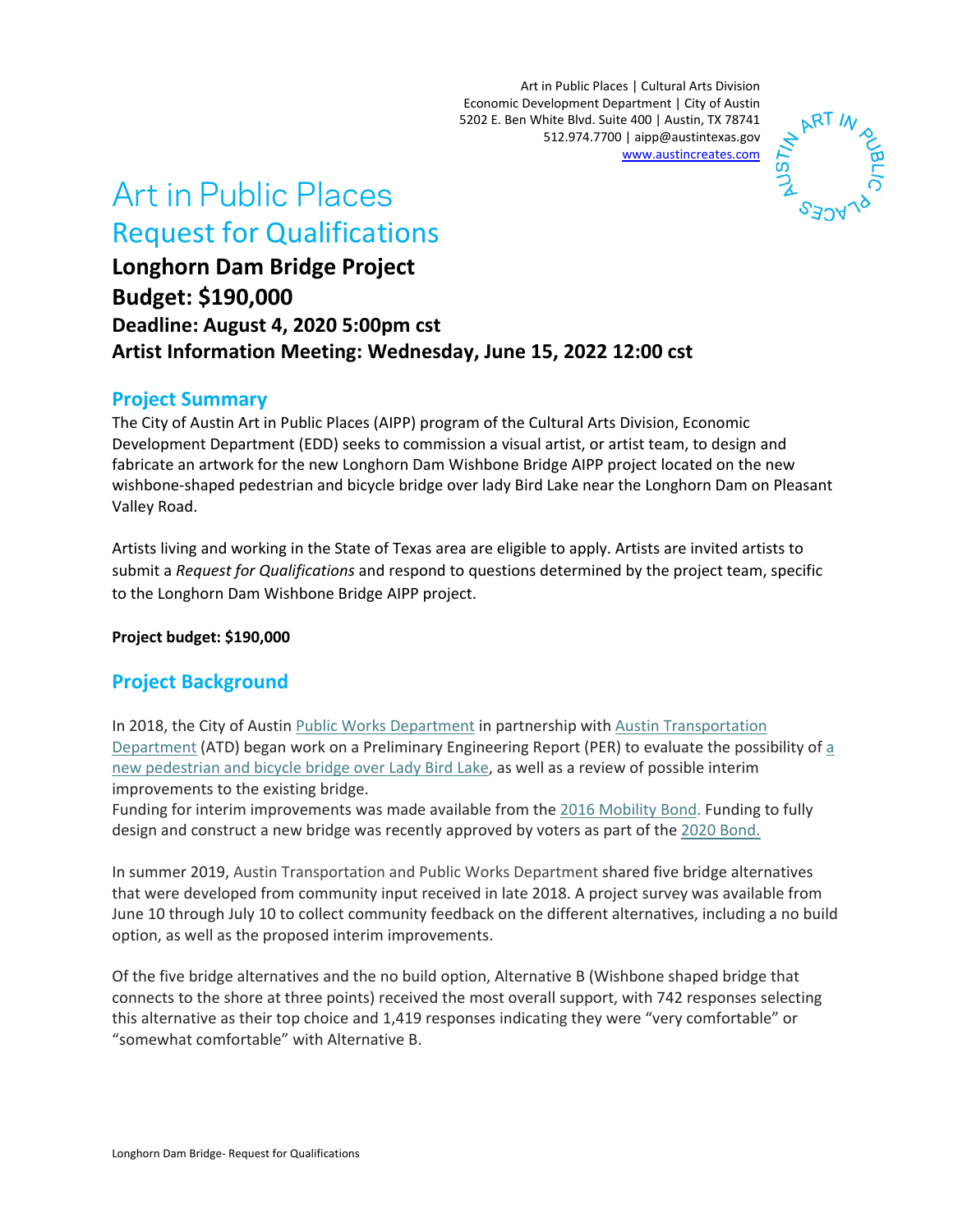

[Austin Public Works,](http://austintexas.gov/PublicWorks) [Austin Transportation,](http://austintexas.gov/Transportation) and [Austin Parks and Recreation](https://austintexas.gov/Parks) are partnering to design and construct a new wishbone-shaped pedestrian and bicycle bridge over Lady Bird Lake near the Longhorn Dam. Austin Public Works[' Urban Trails Program](http://austintexas.gov/UrbanTrails) is managing this project through all phases of design, construction, and inspection.

The project's Preliminary Engineering Report (PER) also established a set of [Guiding Principles of Bridge](https://www.austintexas.gov/sites/default/files/files/Longhorn_Dam_Final_Open_House_Boards_Combined-compressed.pdf#page=7)  [Design.](https://www.austintexas.gov/sites/default/files/files/Longhorn_Dam_Final_Open_House_Boards_Combined-compressed.pdf#page=7) This design framework is guiding decision-making throughout the design phase. The project's Guiding Principles include:

- **Safety & Accessibility**: Design the bridge and its connecting trails to the highest standards of safety and accessibility.
- **Convenient Connections**: Provide a bridge alignment and connections that create direct and convenient travel paths for both commuters and recreational trail users.
- **Environment & Landscape**: Design the bridge to complement and enhance the environment, park, river and the natural landscape.
- **Friendly & Engaging Deck Space**: Design the bridge deck, furnishings, and connecting trails and spaces to create a high-quality user experience.
- **Cost-Effective Structure**: Design the bridge structure to be as cost-efficient as possible, prioritizing the user experience at the deck level.

The project team has taken the concept for this new bridge from the PER and refined the design based on community input and City staff feedback and is at 30% Design.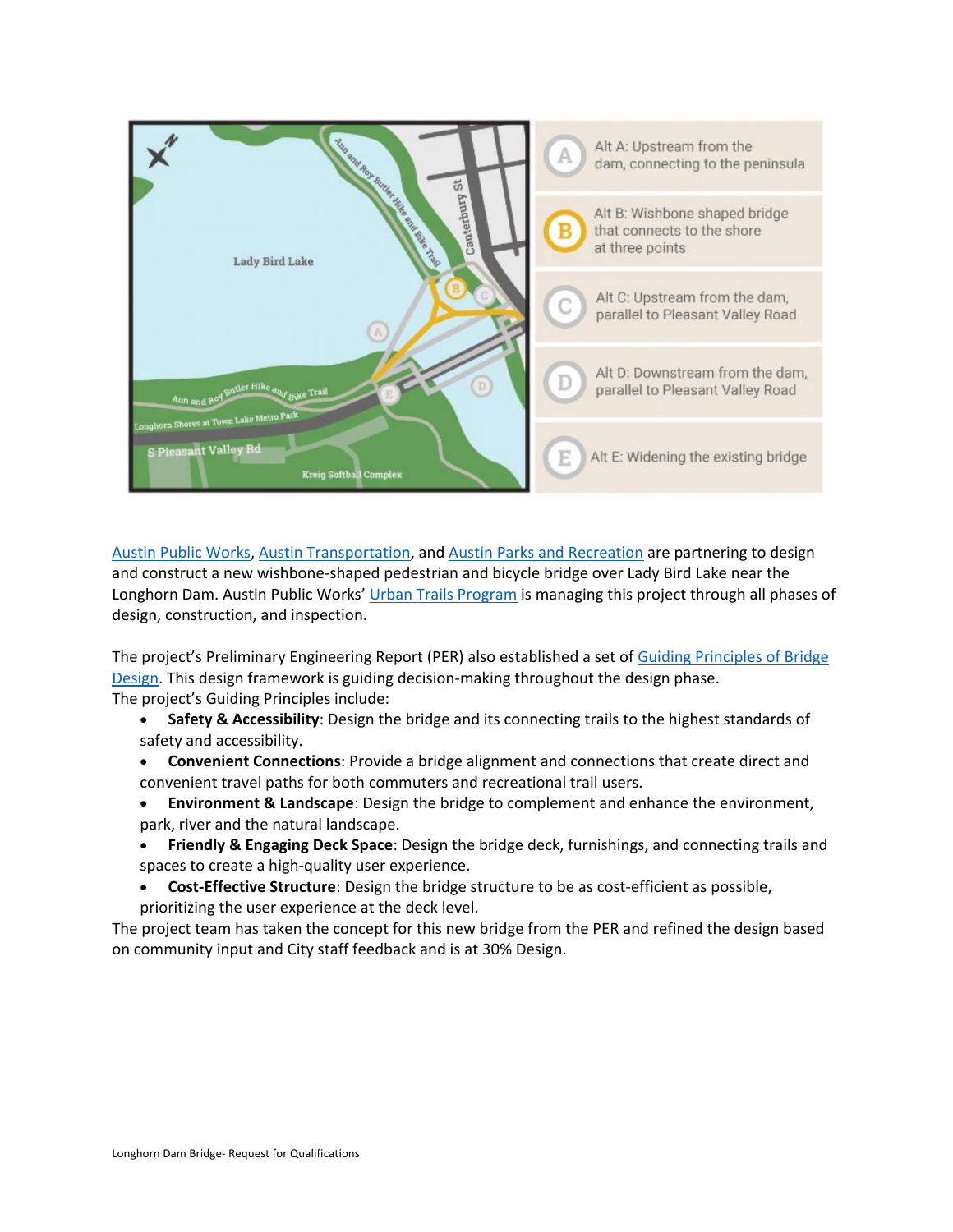

*Note: the illustrated renderings below are conceptual and subject to change.*

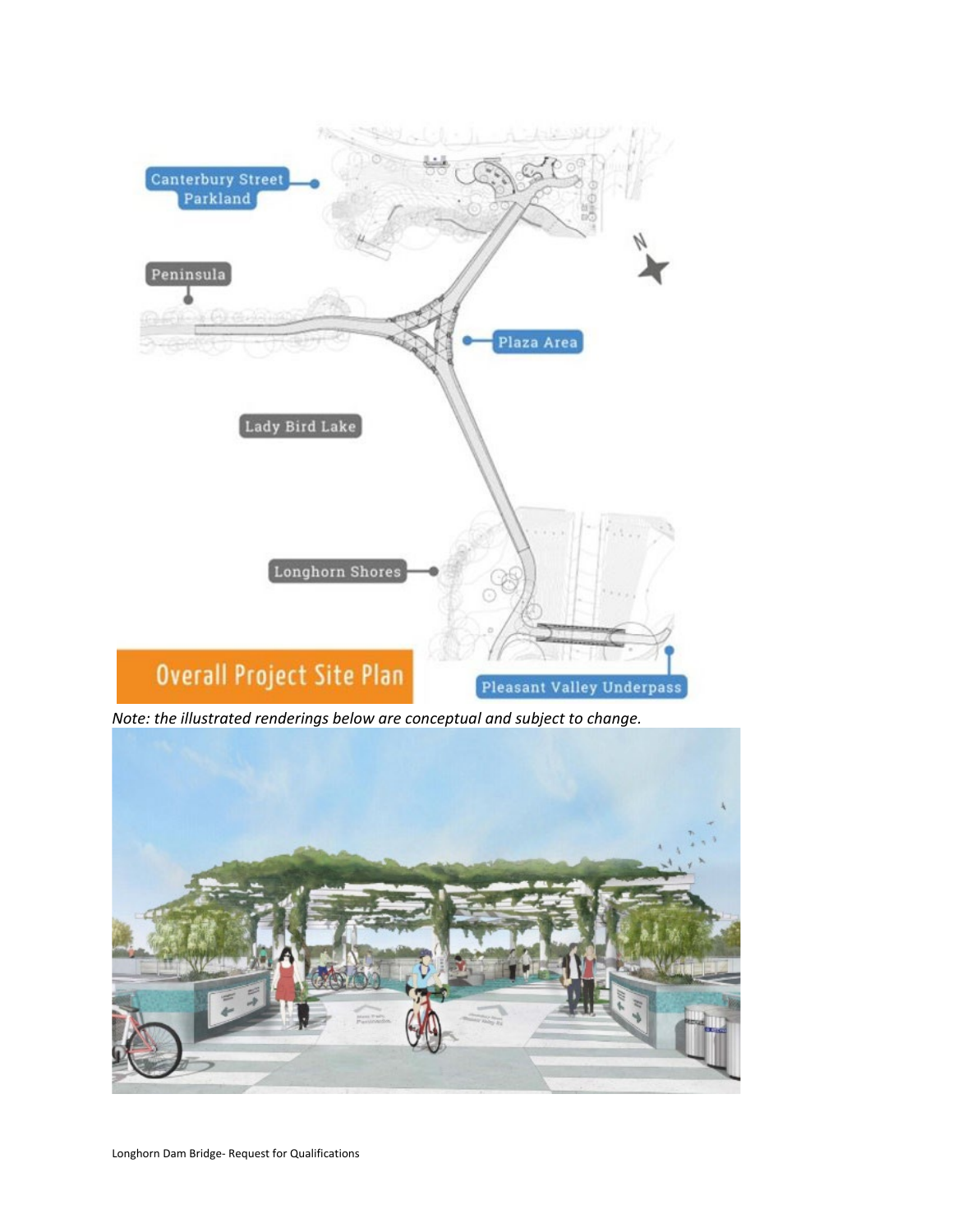#### Bridge and Plaza Area

- **Paving patterns** on the bridge surface to separate areas where people can stop and gather from a path for people traveling across the bridge
- **LED pole-mounted lighting** to provide energy-efficient, low-maintenance, night sky and wildlifefriendly lighting for comfortable 24-hour use of the bridge

• **Steel trellis structure** to guide the growth of vines to create a natural shade cover in the plaza area

- **Planters** at the foot of steel trellis structure to support vine growth
- **Shade sails** atop the steel trellis structure to provide shade for bridge users until vines are mature
- **Wood benches** to provide seating at plaza overlooks
- **Galvanized steel handrails** along the entire bridge
- **Trash and recycling receptacles** on each bridge leg to prevent litter and pollution



#### Pleasant Valley Underpass

- New, larger underpass constructed of **concrete arches**
- **16-foot concrete trail** within the underpass to connect the Butler Hike and Bike Trail, Country Club Creek Trail, and Roy G. Guerrero Colorado River Metropolitan Park
- Two **7-foot drainage swales composed of mortared rock** bordering the concrete trail to collect stormwater
- **Ground-mounted lighting** to illuminate the underpass for safety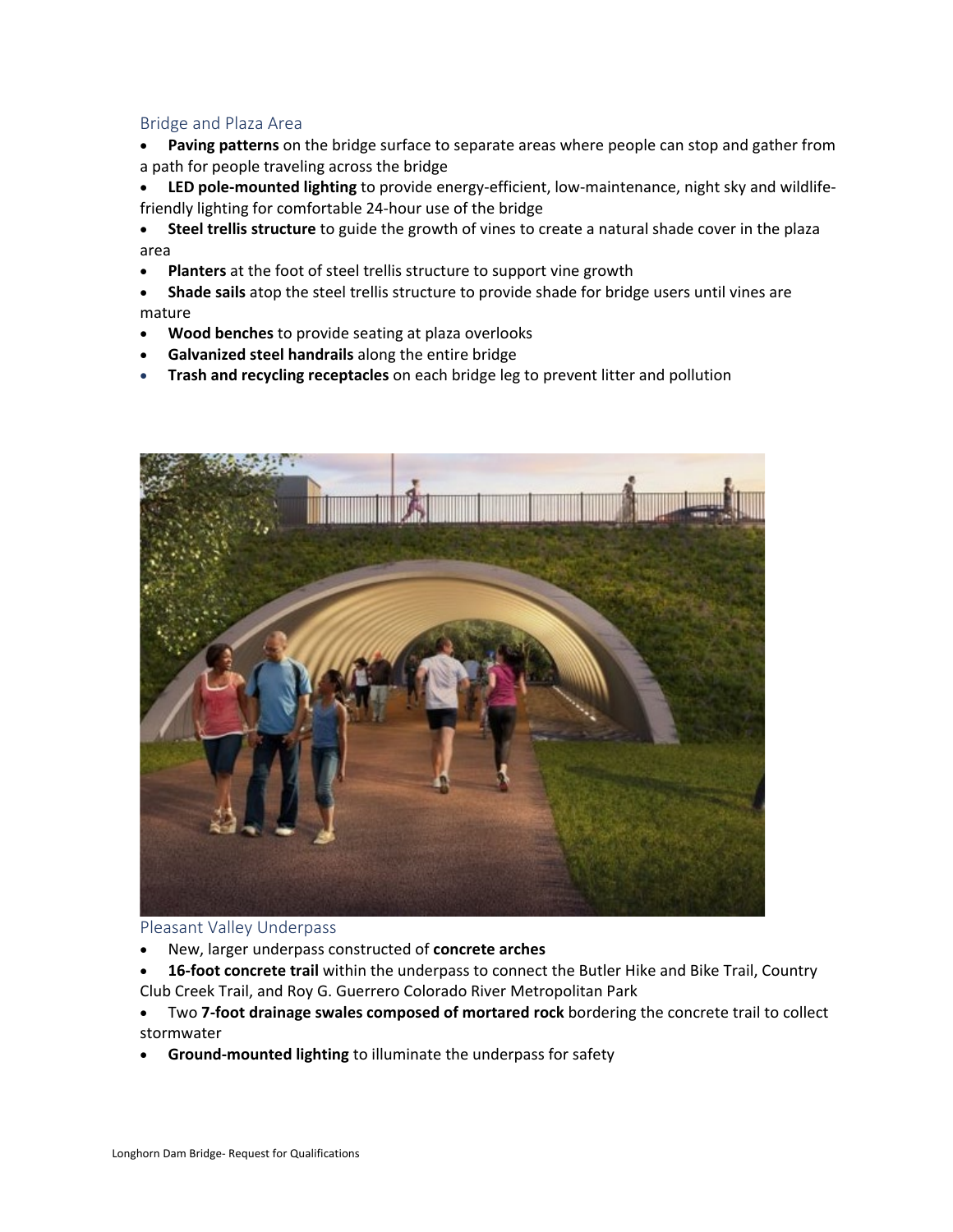

#### Canterbury Street Parkland

- **Preservation of the Roy Montelongo Scenic Overlook**, gazebo, and water fountain
- **New trailhead/warm-up area** with granite paving, fitness equipment, bike racks, benches, and a water fountain
- **New ADA-accessible picnic area** with granite paving, three tables, and trash and recycling receptacles
- **New concrete trail connection** from the bridge landing to existing sidewalks on Canterbury Street and shared use paths on South Pleasant Valley Road
- **Landscaping improvements**, including planting new trees, native grasses, and wildflowers
- **On-street parking, including a van-accessible ADA parking space**, along south edge of Canterbury Street
- **Galvanized steel handrails** along parkland between the bridge landing and South Pleasant Valley Road for safety

#### **Public Art Intent & Goals**

The Art in Public Places program seeks to commission works of art of redeeming quality that advance public understanding of visual art and enhance the aesthetic quality of public places through the selection of a qualified artist who can innovatively and thoughtfully design within the context of this project. For the Longhorn Dam Wishbone Bridge.

The goals of this specific public art project are to:

- » Creates an iconic artwork that identifies the Longhorn Dam area;
- $\gg$  Reflects the natural elements of the environment and history of the surrounding community;
- $\gg$  Visually or physically integrates wayfinding elements that help inform and direct pedestrian traffic;
- » Enriches or adds to the depth/breadth of the City of Austin's public art collection.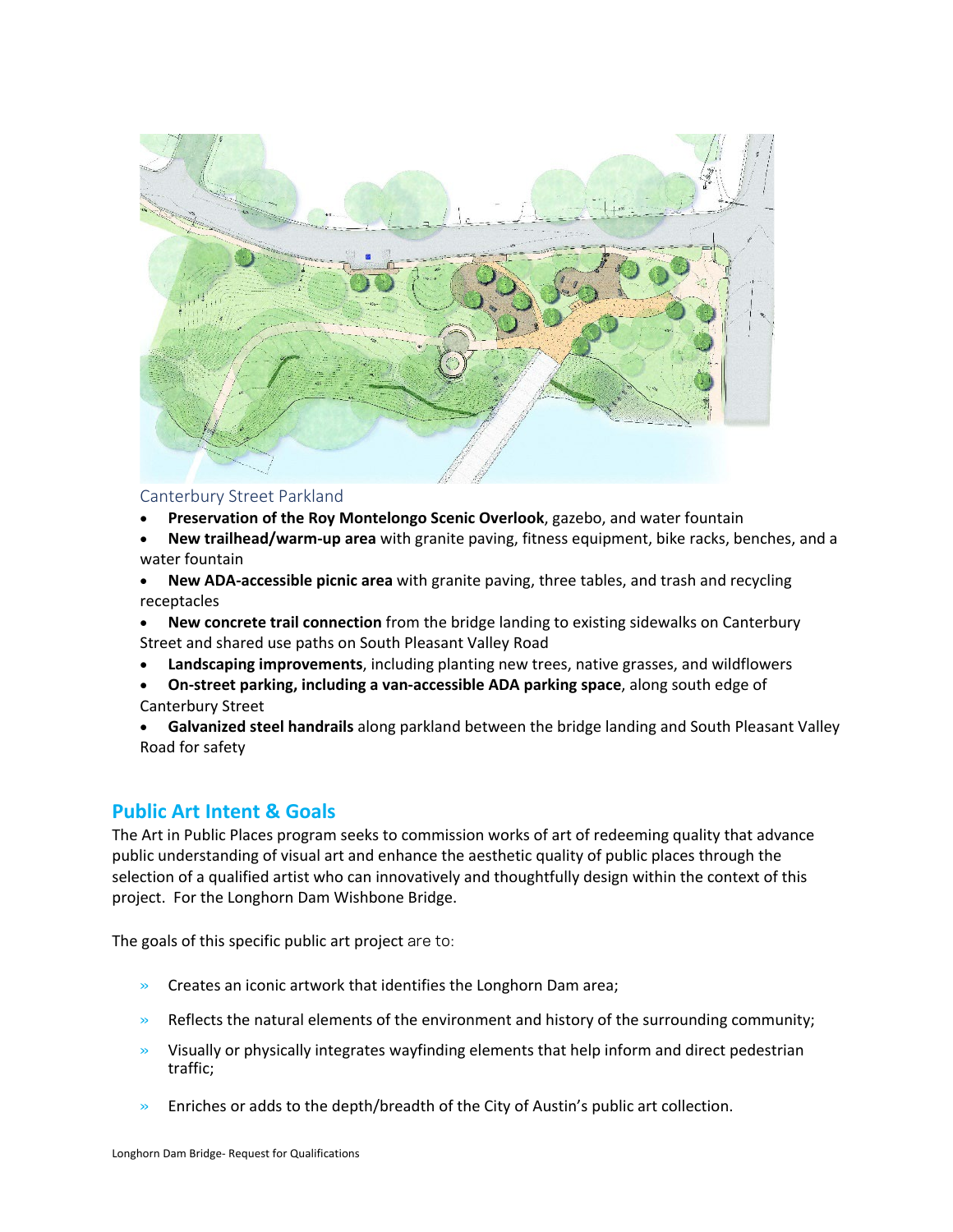## AIPP Alignment with City of Austin Vision

As it approaches its 200th anniversary, Austin is a beacon of sustainability, social equity and economic opportunity; where diversity and creativity are celebrated; where community needs and values are recognized; where leadership comes from its citizens and where the necessities of life are affordable and accessible to all[. http://www.austintexas.gov/page/imagine-austin-vision](http://www.austintexas.gov/page/imagine-austin-vision)

#### **City of Austin's Strategic Direction 2023 (SD23)**

The Austin City Council adopted a strategic direction guiding the City for the next three to five years. SD23 outlines a shared vision and six outcomes of which two directly guide Art in Public Places: Economic Opportunity & Affordability and Culture and Lifelong learning.

As part of the SD23 process Art in Public Places and the Economic Development Department will quantify a number of key performance measures including, participants who are satisfied with Cityoffered culture and lifelong learning events, activities, and resources, and number of jobs supported. The Department will use that data to better align decision making and budget allocations.

Because artists are small businesses, Art in Public Places may ask commissioned artists to outline how many jobs were supported based on their current City of Austin contract as well as whether the contract strengthened their overall business operations.

#### **Commitment to Equity**

Art in Public Places embraces cultural equity. It is the goal of the program to ensure as many people as possible have meaningful engagements with public art and access to viewing, experiencing, and creating artwork.

Art in Public Places actively seeks to provide members of historically underrepresented communities, which can include identities such as Black or African-American, Arab-American, Asian-American, Hispanic or LatinX, Pacific Islander, Indigenous Nations, LGBTQIA, or a person with a disability, with equitable access to public art opportunities.

In support of this commitment, the program will make every effort to expand access to the collection and programmatic decision-making.

For each project, every effort will be made to comprise project selection panels and finalist pools for Art in Public Places commissions with representatives from a variety of historically underrepresented communities to better reflect the diversity of Austin.

#### **Budget**

The funds for this project are derived from the 2% for public art portion of the City of Austin's contribution to the estimated construction budget. One commission will be awarded, budgets are inclusive of design, fabrication and installation, including permitting fees, travel and shipping expenses, insurance and other project related costs.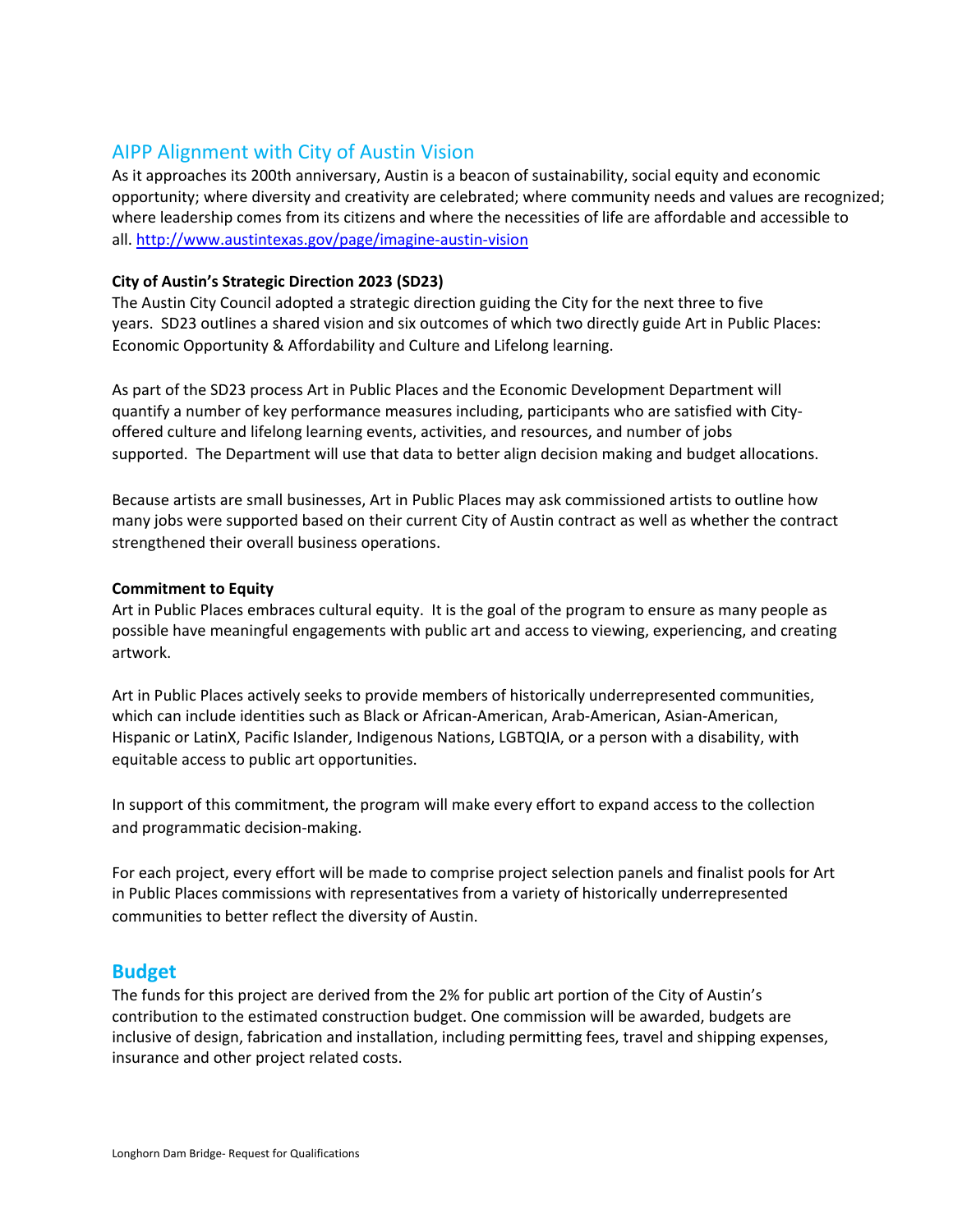## **Artwork Opportunity**

This public art opportunity is open to a wide range of ideas to be proposed by the selected artist, or artist team, in consultation with the project's design team. The selected artist or artist team will coordinate with City staff and stakeholders to develop an artwork to be integrated into the construction of the new building addition.

The selected artist, or artist team, will work closely with the project's design team to develop a comprehensive design for an artwork at the new pedestrian underpass. The existing underpass will be decommissioned and a new underpass will be built south of the existing path.

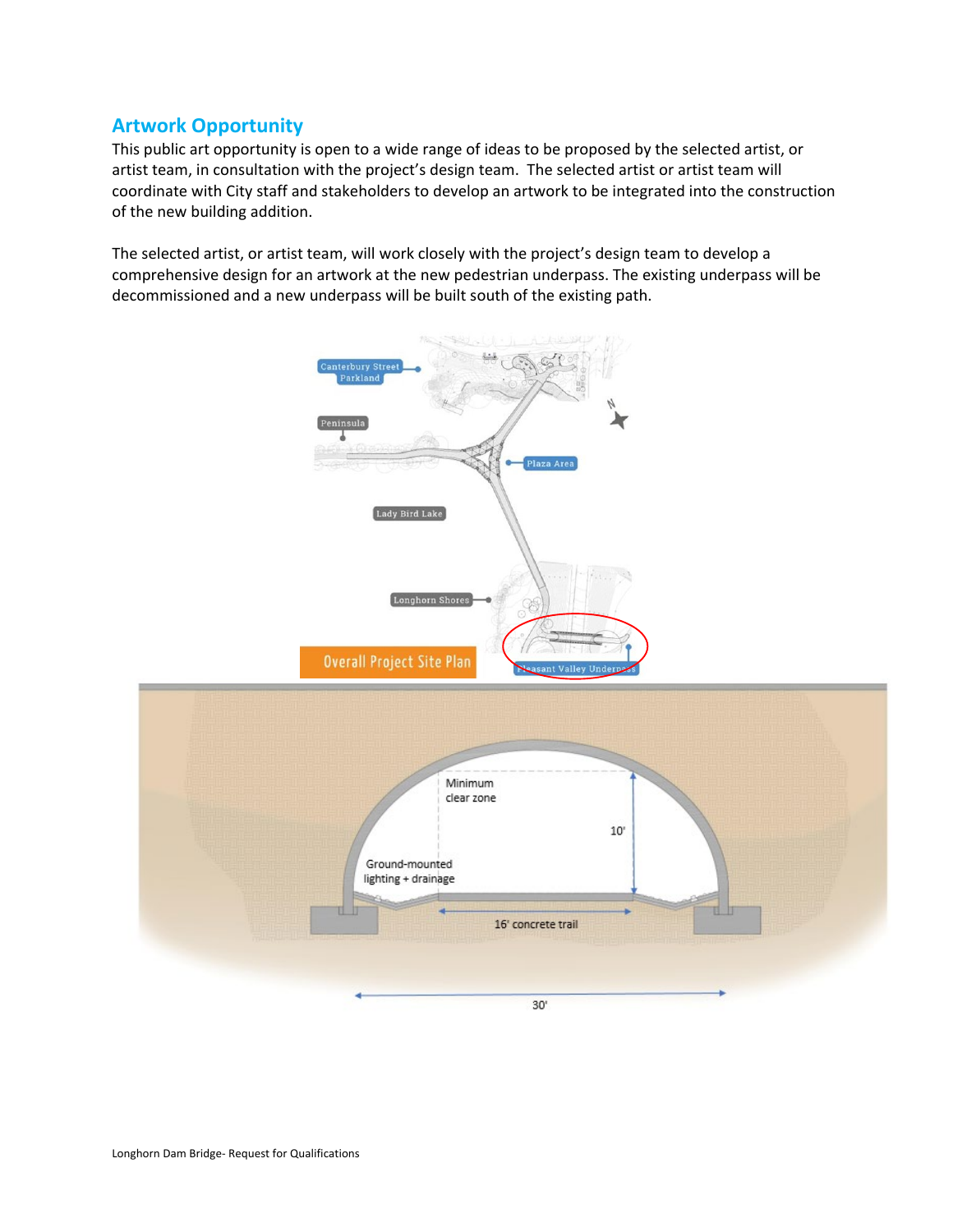

Existing Pleasant Valley pedestrian underpass - Looking east

## **Artist Information Meeting**

**An Artist Information Meeting will be held on Wednesday, June 15, 2022 at 12 pm (CST) via EventBright.com registration.** AIPP staff and Austin Public Health staff will present information on the project and answering questions from interested artists. AIPP staff will also review the application procedures. The presented materials, along with Q&A, will be posted to City's website after the meeting: [www.austintexas.gov/department/aipp-opportunities.](http://www.austintexas.gov/department/aipp-opportunities)

## **Artist Eligibility**

Applicants should meet the following requirements:

- Professional visual artist, or artist team
- At least 18 years of age; and
- Live and work in the State of Texas

Full-time, permanent City of Austin employees are ineligible to apply. Employees of the project consult- ants and sub-consultants are also ineligible to apply.

Artists who are under an active contract with the Art in Public Places program at the time of application are ineligible to apply.

Applications not meeting all eligibility criteria will be withdrawn from consideration.

Artists who currently have one active contract for a permanent artwork with the Art in Public Places program are *ineligible* to apply. Artist teams are considered as separate entities; their projects do not count as projects by the individual artists. Applications not meeting all eligibility criteria will be withdrawn from consideration*.*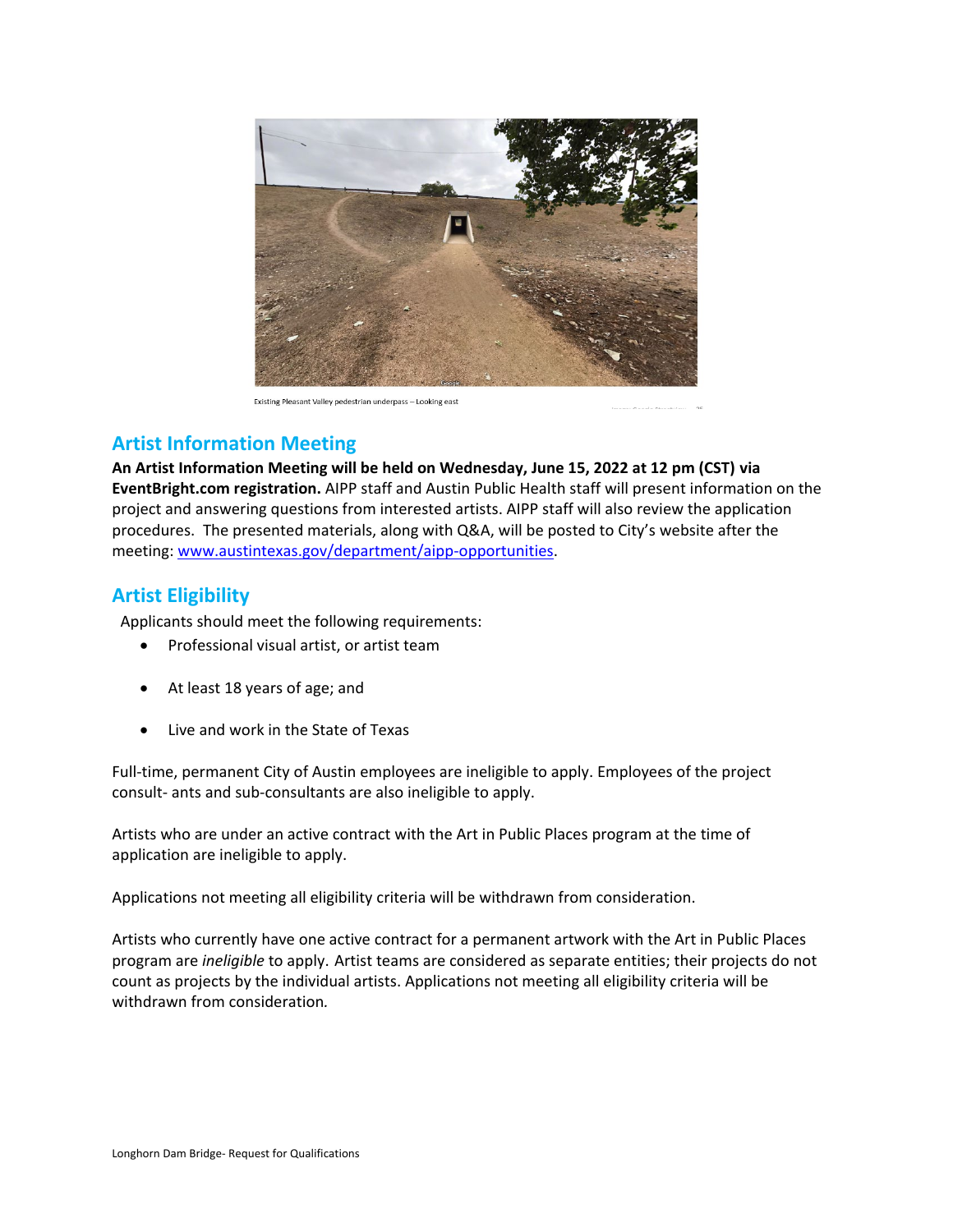### **Submission Requirements**

#### **Applications must be received online via [www.PublicArtist.org](http://www.publicartist.org/) no later than 5:00 pm (CST) on**

**Thursday, August 4, 2022.** For technical assistance with your application, please contact info@publicartist.org or 210-701-0775 (9:00 am – 5:00 pm). Art in Public Places will convene a selection panel to evaluate artist qualifications.

The short answers will be response to the following prompts on the application. These are questions that we've formulated to help artists put their best foot forward in introducing themselves and their practice to the jury.

Applications include:

- A series of short answers
	- 1. What does the jury need to know about you and your work as an artist? What is your public art experience?
	- 2. What excites you about the Longhorn Dam Wishbone Bridge public art project?
	- 3. Are you familiar to the history of the Longhorn Shores and Central East Austin neighborhood? How will you approach your concept towards the history and heritage of the surrounding area?
	- 4. As an artist, what role has community engagement or social practice played in your work? Please list examples,
- 10 images of completed relevant artwork with the required descriptions;
- resume
- 3 professional references

#### **Selection Criteria**

The selection of an artist, or artist team, shall be based on whose qualifications best meet the requirements contained in this Prospectus. In addition to the standard project selection criteria found on the City of Austin's Art in Public Places website

[\(http://www.austintexas.gov/sites/default/files/files/aipp\\_selection\\_criteria.pdf\),](https://cityofaustin.sharepoint.com/sites/ArtinPublicPlaces/Shared%20Documents/General/Current%20Projects/AB%20DoveSpringsHealth/01%20Dove%20Springs%20HC_Project%20Planning/(http:/www.austintexas.gov/sites/default/files/files/aipp_selection_criteria.pdf))

the Selection Panel will review and consider the following evaluation criteria:

- » Artistic merit and technical expertise;
- » Demonstrated ability to successfully execute innovative public art projects in an outdoor environment;
- » Demonstrated ability to successfully execute a public art project on time and on budget; and
- » Expressed interest in creating artwork for the community.

## **Selection Process**

Request for Qualifications will be solicited to professional visual artists who live and work in the State of A Texas.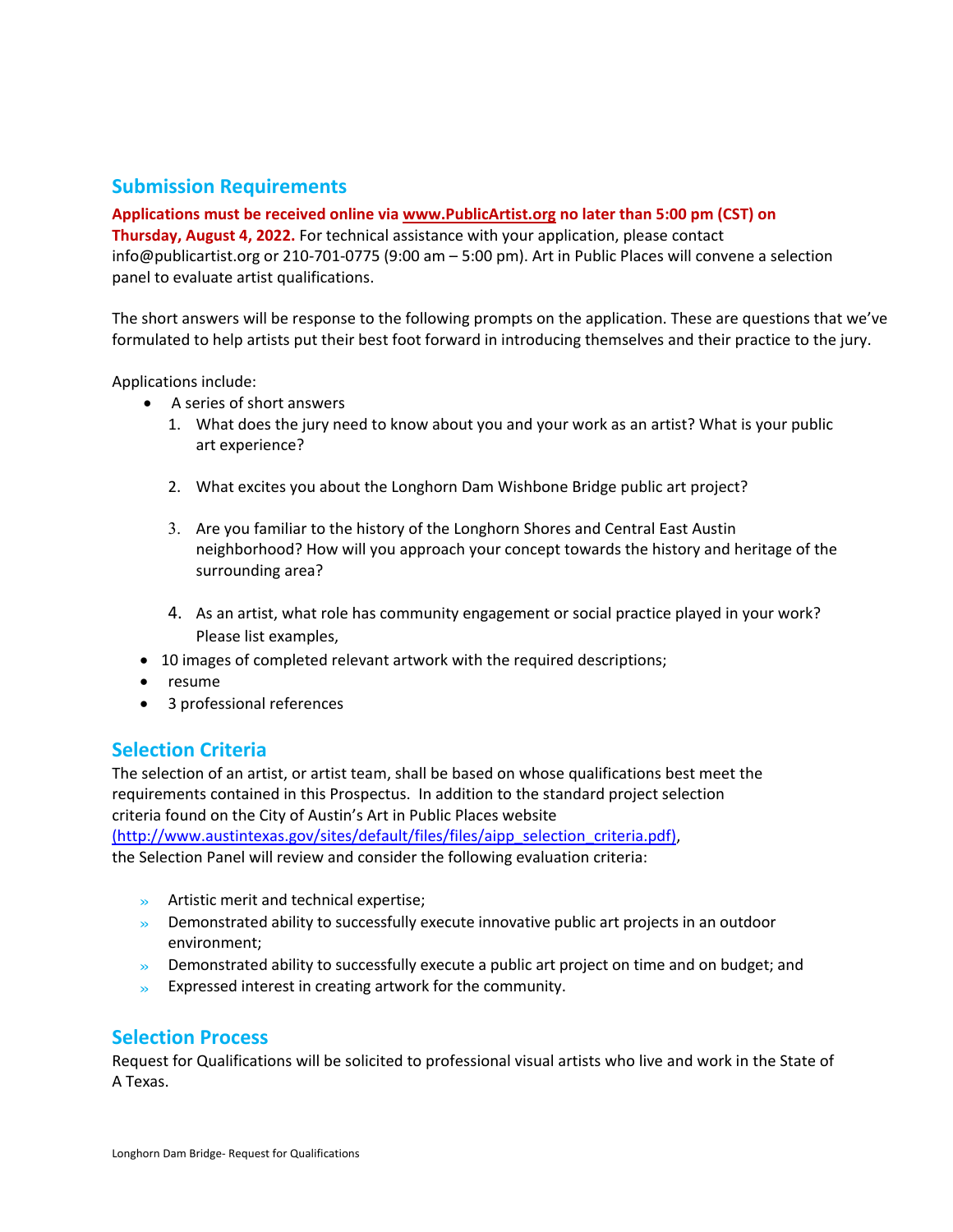The City of Austin Art in Public Places Panel will convene a selection panel to evaluate the submissions. The jury and advisors will review qualifications and select three to five finalists for interviews *unless there is consensus on the selection of recommending one applicant and one alternate.*

This recommendation will be presented to the Art in Public Places Panel, Arts Commission and City Council for approval.

The approved artist(s) will be put under a design + commission contract to coordinate with the City and the project's design team to develop a comprehensive design for artwork. The final design is subject to approval by the Art in Public Places Panel and the Austin Arts Commission and may be subject to review by other relevant City Boards and Commissions and stakeholder groups prior to fabrication and installation.

#### **Selection Jury & Project Advisors**

A 3-member juror will be selected to serve as a jury panel. Possible jury panel members include:

- » Agustina Rodriguez Visual Arts and Architecture Professional, Govalle/Johnson Neighborhood Association Member, AIPP commissioned artist, District 3 resident
- » Lys Santamaria Visual Arts Professional, AIPP commissioned artist, District 3 resident
- » Luis Angulo Visual Arts Professional, AIPP commissioned artist, District 3 Business at Something Cool Studios, E. Cesar Chavez
- » Xaviera Chambers Arts Facilitator, District 7 homeowner

Project advisors will be invited to participate in the process to provide assistance and expertise to the jury. City of Austin and Sub Contractor Advisors to the jury may include:

- » Dylan Johnstone Public Works, Project Coordinator
- $\gg$  Emily Smith Public Works, Public Information Specialist
- » Laurie Thering Public Works, Project Manager
- » Katie Wettick Public Works, Program Manager II
- » D'Anne Williams, Parks and Recreation Department, Project Manager
- $\gg$  Nathan Wilkes Austin Transportation Department, Project Manager
- » Heidi Anderson The Trail Foundation, Director
- » Charlotte Tonsor The Trail Foundation
- » Grady Reed The Trail Foundation
- » Jana McCann, FAIA McCann Adams Studio Architect
- » Lee Frieberg HDR Inc, Project Manager

AIPP and AAC Project Advisors may include:

- $\gg$  Stephine Lemmo Liaison Art in Public Places Panel, District 3 resident
- » Felipe Garza District 3 Arts Commission Liaison

The selection panel and project advisors will work together to review the applications, including letter of interest, images of recent and relevant work, resume(s), and other information submitted by applicants.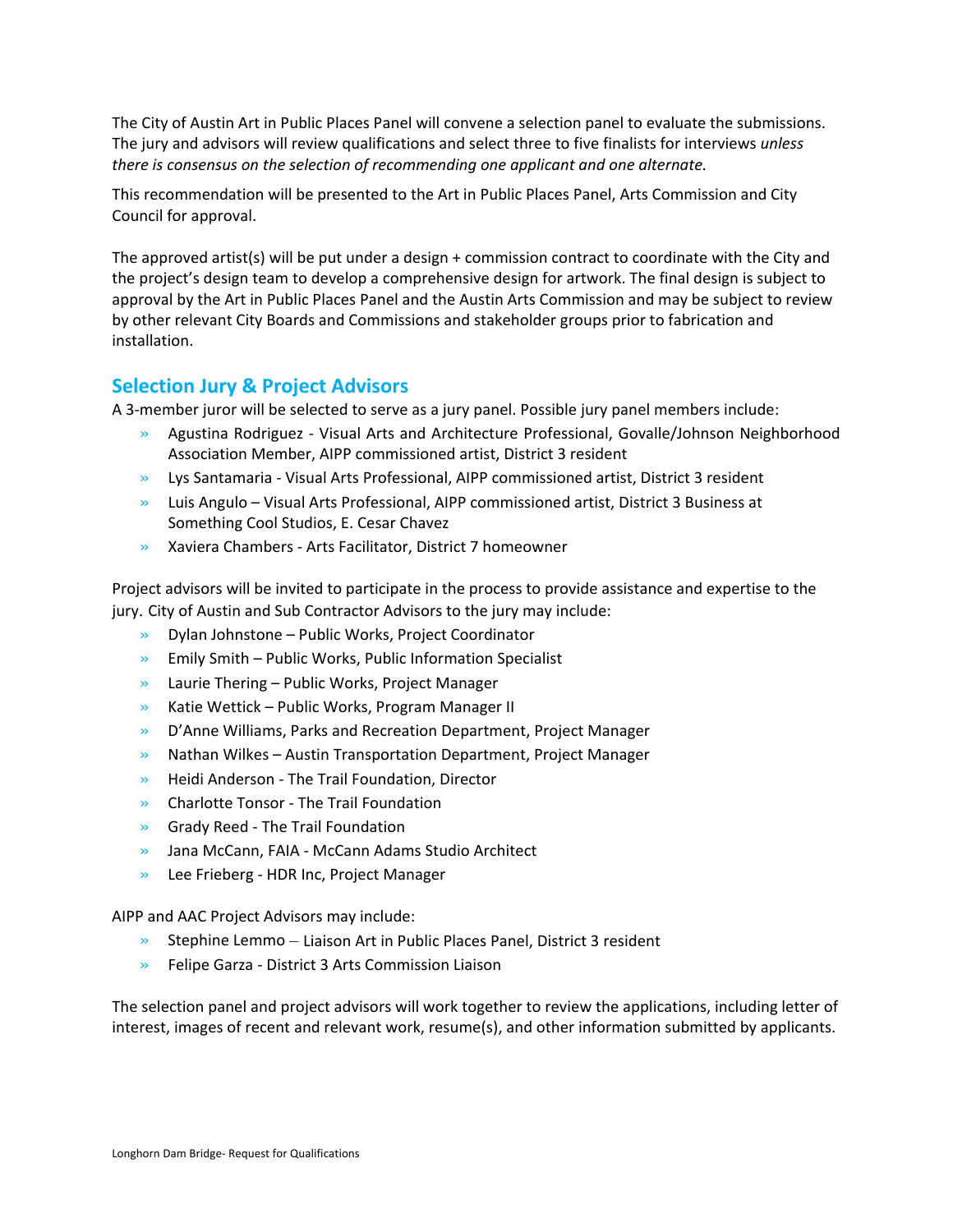No gallery owner, dealer, or art agent may serve as a juror due to the potential for conflict of interest. No juror may serve more than once in any two-year period in an attempt to bring a diversity of interests to the selection process and to more precisely match the expertise of the jury members to each project.

## **Schedule (subject to change)**

2022

January - Project introduction to AIPP Panel

- March Prospectus community engagement meetings
- April Prospectus approval by AIPP Panel & Arts Commission
- June 7 Request for Qualifications released
- June 15 Artist Information Meeting
- August 4 Deadline for RFQ applications
- August 18 Selection panel review of applications

August 30 - Artist Interviews

- September 5 Selection Process Approval by AIPP Panel
- September 19 Selection Process Approval Arts Commission
- October 20 City Council RCA
- November 1 Artist under contract and project Kick-off meeting

December – Artist community engagement

2023 February – Mid-Design review by AIPP Panel

Spring – Final Design sponsor department and conservation reviews, Final Design approval by AIPP Panel and Austin Arts Commission

Summer – artwork fabrication

2024 Anticipated Construction project beginning

2026

Fall – Anticipated Construction project completion and artwork installation